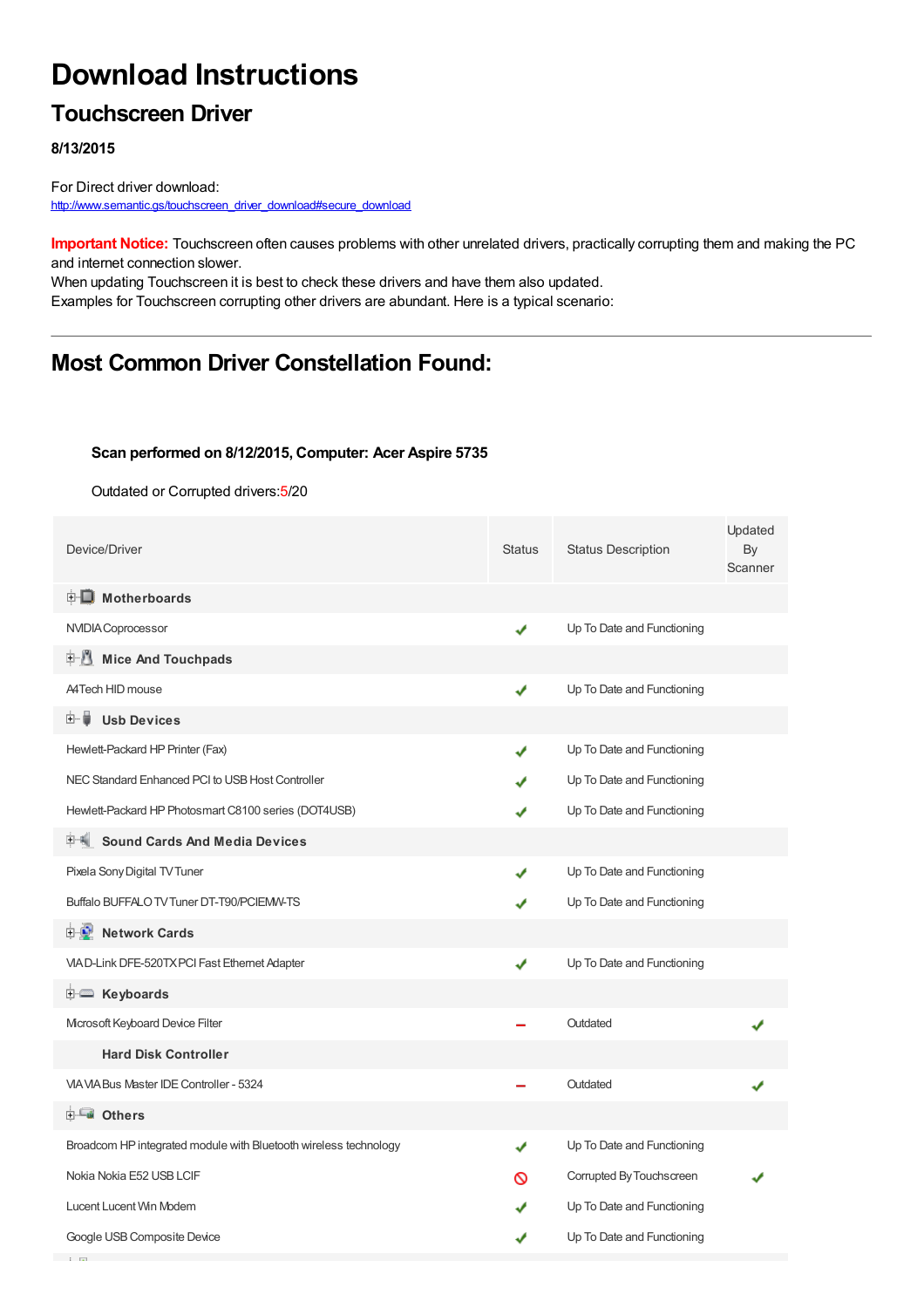| 电缆 Cameras, Webcams And Scanners                                       |               |                            |  |
|------------------------------------------------------------------------|---------------|----------------------------|--|
| Intel Canon EOS 500D                                                   | $\mathcal{L}$ | Up To Date and Functioning |  |
| <b>Dideo Cards</b>                                                     |               |                            |  |
| Intel Standard VGA Graphics Adapter                                    | ✔             | Up To Date and Functioning |  |
| <b>Devices</b> Input Devices                                           |               |                            |  |
| Logitech USB-HID (Human Interface Device)                              | ∾             | Corrupted By Touchscreen   |  |
| <b>E-</b> Port Devices                                                 |               |                            |  |
| Huawei Vodafone Mobile Broadband Secondary Port Modem (Huawei) (COM28) | ര             | Corrupted By Touchscreen   |  |
| <b>E</b> Monitors                                                      |               |                            |  |
| Sony Digital Flat Panel (1024x768)                                     | ✔             | Up To Date and Functioning |  |
| 中国 Mobile Phones And Portable Devices                                  |               |                            |  |
| <b>Acer NOKIA</b>                                                      | $\mathbf{v}$  | Up To Date and Functioning |  |

# **Touchscreen Driver Models:**

| <b>Driver Model</b>                | <b>Original Upload</b><br><b>Date</b> | Last<br><b>Modification</b> | <b>Driver File</b>               | <b>File</b><br><b>Size</b> | <b>Most Compatible Computer Availabilty To</b><br><b>Model</b> | <b>Scanner</b> |
|------------------------------------|---------------------------------------|-----------------------------|----------------------------------|----------------------------|----------------------------------------------------------------|----------------|
| <b>Touchscreen</b><br>2002.13      | 11/2/2014                             | 8/4/2015                    | touchscreen-<br>2002.13.exe      | 129kb                      | <b>IBM ThinkPad R50e,</b>                                      | ✔              |
| Touchscreen 21.174 12/26/2014      |                                       | 8/8/2015                    | touchscreen-21.174.exe 205kb     |                            | Acer TravelMate8472TG,                                         | ✔              |
| <b>Touchscreen</b><br>83341.1      | 10/27/2014                            | 8/7/2015                    | bgutjy-83341.1.exe               | 55kb                       | Fujitsu CELSIUS R610,                                          | ✔              |
| Touchscreen 20280                  | 10/17/2014                            | 8/7/2015                    | touchscreen-20280.exe            | 21kb                       | HPNQ893AA-ABU p6004uk,                                         | J              |
| <b>Touchscreen</b><br>32681.1      | 11/15/2014                            | 8/6/2015                    | touchscreen-<br>32681.1.exe      | 30kb                       | HP500-018es,                                                   |                |
| Touchscreen 23802 10/21/2014       |                                       | 8/5/2015                    | touchscreen-23802.exe            | 46kb                       | HPPY142AA-AB3 w 5180d.                                         |                |
| <b>Touchscreen</b><br>73782.1      | 8/13/2014                             | 8/5/2015                    | touchscreen-<br>73782.1.exe      | 171kb                      | HPH9-1390ef,                                                   |                |
| <b>Touchscreen 3430</b>            | 10/22/2014                            | 8/2/2015                    | touchscreen-3430.exe             | 217kb                      | Lenovo 6464WAM                                                 | $\checkmark$   |
| <b>Touchscreen</b><br>L1.101.192.1 | 8/4/2014                              | 7/31/2015                   | touchscreen-<br>11.101.192.1.exe | 54kb                       | HPPW774AA-ABE w 5040.es,                                       | ✔              |
| <b>Touchscreen</b><br>73991.1      | 7/24/2014                             | 8/7/2015                    | hvtin-73991.1.exe                | 149kb                      | HPP8601A-ABU722,                                               | ✔              |
| <b>Touchscreen</b><br>4281.12      | 10/8/2014                             | 8/2/2015                    | -4281.12.exe                     | 149kb                      | <b>EVachines EL1331-05,</b>                                    | ✔              |
| <b>Touchscreen</b><br>U61.12.179   | 8/13/2014                             | 8/4/2015                    | klhh-u61.12.179.exe              | 43kb                       | Sony VGN-A195EP,                                               | ✔              |
| <b>Touchscreen</b><br>41.1739      | 9/29/2014                             | 8/6/2015                    | webke-41.1739.exe                | 133kb                      | IBM IBM eServer x226-[8648W16,                                 | ✔              |
| <b>Touchscreen</b><br>81.11.104    | 10/19/2014                            | 8/4/2015                    | touchscreen-<br>81.11.104.exe    | 32kb                       | Sony VGN-CS62JB R                                              | ✔              |
| Touchscreen 73384 10/4/2014        |                                       | 8/8/2015                    | nkn-73384.exe                    | 142kb                      | Sony VGN-G21XP B,                                              | J              |
| Touchscreen 2.174                  | 9/18/2014                             | 8/8/2015                    | touchscreen-2.174.exe            | 112kb                      | Lenovo ThinkCentre M92,                                        | J              |
| <b>Touchscreen</b><br>71.1337      | 2/3/2015                              | 8/5/2015                    | wifcamx-71.1337.exe              | 88kb                       | Toshiba Dynabook REGZA PC<br>D712/V3HWS,                       | ✔              |
| <b>Touchscreen</b><br>K3271.13     | 9/6/2014                              | 8/5/2015                    | touchscreen-<br>k3271.13.exe     | 79kb                       | HPHP Compag 2510p,                                             | ✔              |
| Touchscreen 72968                  | 12/24/2014                            | 8/4/2015                    | touchscreen-72968.exe            | 139kb                      | GETAC P470,                                                    | J              |
| <b>Touchscreen</b><br>83661.1      | 10/24/2014                            | 8/7/2015                    | touchscreen-<br>83661.1.exe      | 35kb                       | Gateway P-7803h,                                               | J              |
| <b>Touchscreen</b><br>71.1689      | 7/24/2014                             | 8/2/2015                    | touchscreen-<br>71.1689.exe      |                            | 201kb ASUS U24E                                                |                |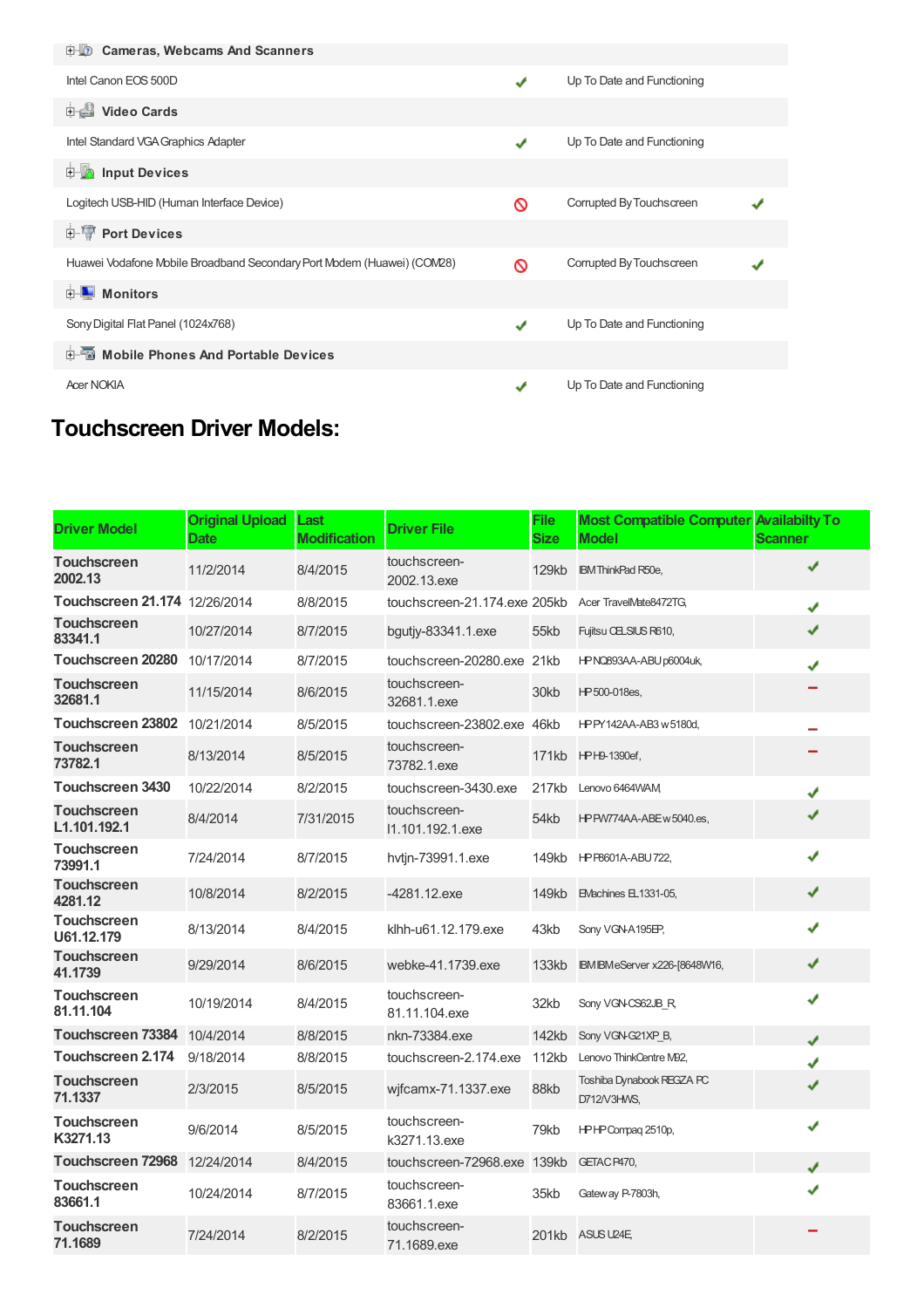| <b>Touchscreen</b><br>70291.1      | 1/3/2015   | 8/5/2015 | d-70291.1.exe                    | 20kb  | <b>IBM622351U,</b>                |   |  |
|------------------------------------|------------|----------|----------------------------------|-------|-----------------------------------|---|--|
| <b>Touchscreen</b><br>2.10228      | 12/11/2014 | 8/7/2015 | touchscreen-<br>2.10228.exe      | 89kb  | Fujitsu ESPRIMO Mobile X9515,     | J |  |
| <b>Touchscreen</b><br>G72067       | 7/24/2014  | 8/5/2015 | yvctgohj-g72067.exe              | 153kb | Sony VGN-NS38E S,                 |   |  |
| <b>Touchscreen</b><br>1.132.13     | 12/31/2014 | 8/3/2015 | touchscreen-<br>1.132.13.exe     | 43kb  | Toshiba Dynabook T552/47FR        | ✔ |  |
| <b>Touchscreen</b><br>N821.168     | 12/31/2014 | 8/5/2015 | touchscreen-<br>n821.168.exe     | 196kb | Toshiba Dynabook Qosmo F30/770LS, | ✔ |  |
| <b>Touchscreen</b><br>Z31.131.12.1 | 8/26/2014  | 8/5/2015 | touchscreen-<br>z31.131.12.1.exe | 105kb | Sony VGN-NS52JB P.                | ✔ |  |
| Touchscreen 32982 8/25/2014        |            | 8/5/2015 | touchscreen-32982.exe 84kb       |       | Sony VGN-NS38E S,                 | ✔ |  |
| <b>Touchscreen</b><br>4042.17      | 1/15/2015  | 8/6/2015 | touchscreen-<br>4042.17.exe      | 59kb  | Acer Extensa 5635G.               |   |  |
| <b>Touchscreen</b><br>6282.19      | 9/28/2014  | 8/8/2015 | touchscreen-<br>6282.19.exe      | 146kb | Gigabyte EP41-US3L,               | ✔ |  |
| Touchscreen 22974 8/7/2014         |            | 8/2/2015 | touchscreen-22974.exe            | 73kb  | Sony VPOF235FA,                   | J |  |
| Touchscreen 4021.1 9/17/2014       |            | 8/5/2015 | jbztif-4021.1.exe                | 77kb  | Compaq Evo N620c,                 | J |  |
| Touchscreen 22622 11/25/2014       |            | 8/6/2015 | touchscreen-22622.exe            | 22kb  | Fujitsu PRIMERGY TX300 S3,        | ✔ |  |
| <b>Touchscreen</b><br>1.10376      | 8/2/2014   | 8/8/2015 | touchscreen-<br>1.10376.exe      | 68kb  | <b>INVESTRONICA PTC-Q965.</b>     | J |  |
| <b>Touchscreen</b><br>U32466       | 10/6/2014  | 8/7/2015 | touchscreen-<br>u32466.exe       |       | 116kb HPG5406f,                   | ✔ |  |
| Touchscreen 73674                  | 1/26/2015  | 8/6/2015 | touchscreen-73674.exe            | 196kb | <b>IBM 18669MG,</b>               | ✔ |  |
| <b>Touchscreen</b><br>71.102.11.1  | 1/25/2015  | 8/5/2015 | touchscreen-<br>71.102.11.1.exe  | 65kb  | Sony VGN-FW36GJ,                  | ✔ |  |
| <b>Touchscreen</b><br>3281.13      | 9/24/2014  | 8/2/2015 | touchscreen-<br>3281.13.exe      | 56kb  | HPEP187AA-UUZ t3319.ch.           | ✔ |  |
| <b>Touchscreen 3947</b>            | 12/19/2014 | 8/8/2015 | touchscreen-3947.exe             |       | 126kb Lanix LANIX CORP 4030,      | J |  |

### **Typical Driver constellation for scanned computers:**

### **Data derived from 1050 scans made on these 352 computers from 9/15/2014 to 7/31/2015:**

ATOFFICEPROSFF, Fujitsu FMVMGG70N7, LGR580-G.BP21P1, PanasonicCF-19KDR01CE, Toshiba Dynabook T351/46CWD,HPP6747ch-m, IBM8307L9U, Toshiba NB100, MSI PR420, Sony VGN-TZ17TN\_N, HP Pavilion dv2854ca, NEC NEC POWERMATE S8310-2001, Sony VGN-AR51J, HP Pavilion dv6000, Fujitsu FMVXN2G52, IBM2373WMV, MSI MS-9179, PanasonicCF-30KBPAX2M, EMachines EMachines G420,NECPC-VL3707D, Fujitsu LIFEBOOKE8310,HPSG3-335FR-m, Fujitsu FMMP2P4, Sony VGN-CS16G\_R, Samsung R517/R717, HP CQ2800EEm, Compaq P8657J-ABASR1000ZNA441, NEC PC-VL5907D, Dell OptiPlex G1 350Mbr+, IBMThinkPad T42, Toshiba SATELLITEP300-160, Intel SJR2A092,HPKX621AA-ABTa6553.is, Lenovo 6457WTU, SonyVGN-NS305D, Packard Bell IMEDIA H7612, HP 600-1210ch, Fujitsu FMVC18WA, LG P1-5005P, HP PN135AA-ABU t790.uk, HP Compaq nx9020, HP HP Compaq dx6100 MT, Sony VGN-NW20EF\_W, Fujitsu ESPRIMO E7935, Sony SVE15116FJB, LGLS75-26SLCE1, Intel SJR2A092, HP VD042AA-ABF p6105f, Sony VGN-NW235F, HP HP Pavilion dv2700 Notebook PC, Sony VPCW21A7E, Sony SVE1411E1RB, Fujitsu FMLX60W, DEPO DEPO\_VIP\_M8710, MSI MSI Notebook EX630, Fujitsu CELSIUS W370, WIPRO WSG37455W7-0082, Panasonic CF-72TCJWZPM, BOXX3DBOXXW8920, LGF1-2242HS, WIPROWSG37425W7-0012, Toshiba Dynabook R634/L, Sony VGN-Z41XRD\_B, Lenovo 20AA000SUS, Gateway MX3050b, Toshiba Dynabook REGZAPC D731/T7DRS, NEC RNM21223076, HP HP Compaq 6510b, Notebook S210TU, NEC POWERMATE RD391161295, HP PW572AA-B1U d1262.se, HP PL494AA-ABH t760.be, Packard Bell IMEDIA9206, Toshiba Satellite P20, IBM Lenovo ThinkServer TS200-[652512G, Biostar TP55, Sony VGN-FE41ZR, HP HP Pavilion zt3000, Extracomputer D3230-B1, HP KQ519AA-ABU IQ500.uk, HP GQ524AA-ABE a6219.es, HP P2-1191d, ASUS BM2230, Panasonic CF-19FHLAXAM, Sony VGC-JS4EF\_S, NEC PC-VY16FVHEL, Toshiba SP4320, HP PS306AA-AB9 a819.pt, VOYAGEURPC Warranty 06/23/2014, Lenovo 209022U, HP 100-5010b, Fujitsu LifeBook N6470, SAMSUN R509, IBM 187263U, Panasonic CF-30CTQCBBM, Fujitsu FMVA56HW, MSI GT60 2OJWS, Dell WN09, Packard Bell EASYNOTE SW85, HPGS275AA-ABU IQ772.uk, HPEC581AA-B1U d4176.se, Fujitsu FMVCE35E5, SonySVF15215SNB, IBYTE UDPGNANDROS-I60L, Compaq P2800N P170X520WC25EC, HP GG020AA-AB3 g3085l, Dell Dimension 9100, Sony VPCEH18FK, Samsung Q320/P320, Sony VGN-NS31S\_S, NEC PC-LL750NSB-YC, Leading Edge LECQ43SOHO, IBM813135U,HPP6721f, THEISTH-C346/945GZME-RH/512/80/Midi-Towe,HPEL521AA-AB1 a1329k, Toshiba SATELLITE L850-A892, HP RF759AA-ABFs7640.f, ASUS N53Jf, HP XXX, Fujitsu FMVA56JWKS, NCR 7403-1010-8801, LG LS75-26JLCE1, Sony VGN-CS190N, Sony SVE1412ECXP, Sony VGN-AW25GJ\_H, Packard Bell ISTART D2141, Compaq PN182AA-ABS SR1210SF EL440, Fujitsu FMVCEG45N7, LIGHTEDGE 965LTCK, Acer ASPIRE1420P\_MSFT,GIADAGIADA,HPPAVILIONZV6000,NECPC-MJ25XRZEE, Packard Bell IMEDIAF5750, Fujitsu ESPRIMOE5916, SAMSUNSX60P,NECPC-VJ10MCHE2, Lenovo 1049, Toshiba SATELLITEC870D-116, Supermicro P4SAA, LGR580-UAAD6BT,NECRND51048395, Packard Bell IMEDIAMC8236, Lenovo ThinkCentre M75e, Sony VPCL21M9E, Gateway DX4870-UB2C, Sony VPCF1390S, Lenovo 7659WH9, Compaq DA300A-ABF 6520 FR910, HP HP d330 ST, Toshiba DynabookQosmio D711/T9CB, Lenovo ThinkPad T61,HPP9879A-ABG713a, Lenovo ThinkPad R60, Packard Bell ISTARTMC9100 AIOEU, SonyVGN-CS36MJ\_J, Sony SVL2412Z1EB, Compaq RF785AA-ABU SR2029 NA100, Supermicro X9DR3-F, NEC VERSAE6300 RNF41137188, HP KZ738AA-ABE a6570.es, Panasonic CF-53JBLBY1M, WIPROWIV37455-0198, Fujitsu FMVA56JWKS, Toshiba SATELLITE PRO C50-A-1HZ, Seneca Pro38611, HP D5468AT-A2L a123l, Fujitsu FMVCE35E5, HP EG601AA-AB1 a1212k, EMachines ET1331G-07w, Sony VGN-TZ35AN, Olidata H8DA8/H8DAR, HP PAVILION ZV6000, Compaq BK129AA-AB4 CQ3230L, HP GU508AA B14 m9080.be, Sony VGN-TZ33\_B, Toshiba SATELLITE C55-A-1NG, SAMSUN N250P, Toshiba SATELLITE C850-A819, Wearnes Premiere 8550Le, Fujitsu FMMP8A7, LG E300-ACB20A HP P6604f, IBM8187SYU, Fujitsu FMVTE50X, Compaq FJ403AA-AB9 SR5502PT, IBM2662MQG, Acer Aspire 9810, HP AY633AA-ABA p6313w, LG R580-UP87K, SonySVE14A25CDB,HPPW774AA-ABEw5040.es, SonyPCG-Z1XSP,Compaq Evo N610c,HPP6-2201sem, Intel SQ45CB, LGRD580-E.ADE1BF2, SonyVGNFW590GJB, IBM23741U9, Samsung N130, SonyVGX-TP1E, Lenovo 2349JL0, Lenovo ThinkCentre E51, LGRD580-E.ADE1BF2, Fujitsu CELSIUS W370,NEC Express5800/54We [N8000-246, MSI MS-16GN,NECPC-VK22EAZHB, IBM2658MJJ, SonySVT1113AJE, Acer Veriton 7700GX, LGRD410-L.ADA3E2, Lenovo 7484W76, LGV960-UH50K, Supermicro X9DRE-TF+/X9DR7-TF+, IBMIBMSystem X3100 M4 -[2582B2A, IBMSystem x3650 M3 -[7945AC1, Acer NC-E1-531-B9604G, SonyVGN-NW21EF\_S, LGRD560-C.ADB1F4, Packard Bell IXTREME6516, SonyVGN-SZ57SN\_C, BOXX3DBOXXW8920,HPRS898AA-B14 t3740.be,HPHPE-375a, Sony SVF15215SNB, Sony VGN-A39GP, ASUS C90P, Gateway FX7026, Sony VGN-CS62JB\_R, HP Pavilion dv5000, Sony SVF15N1B4E, Toshiba Dynabook Qosmio T750/T8BS, Fujitsu FMMB14BR, BYTSPD ByteSpeed LLC, IBM622564G, HP 3639, Intel SJR2A092, Pinnacle C5108, Creative AIO1900 Series, IBM2656D7G, Lenovo ThinkCentre M92, NEC PC-MY26XFREJ, MAXDATA PLATINUM 100 I M5, MAXDATA PRO6105IW, ASUS C90S, Gigabyte G33M-S2, HP P7-1040be, Lenovo 7358W17, HP HP ProBook 4510s, Sony VGN-TZ32VN\_X, Sony VGN-B77SP, HP FR546AA-ABE a6653es, DakTech DTGM5, Sony VGN-CS36SJ\_R, Sony VGN-TZ71B, IBM ThinkCentre A52, IBMThinkCentre A52, Lenovo 3000 J200 Desktop, Toshiba SATELLITEC855D-122,DEPODEPO\_VIP\_M8710, IBM2672M3G, EDsys EHI33220M, Lenovo ThinkPad